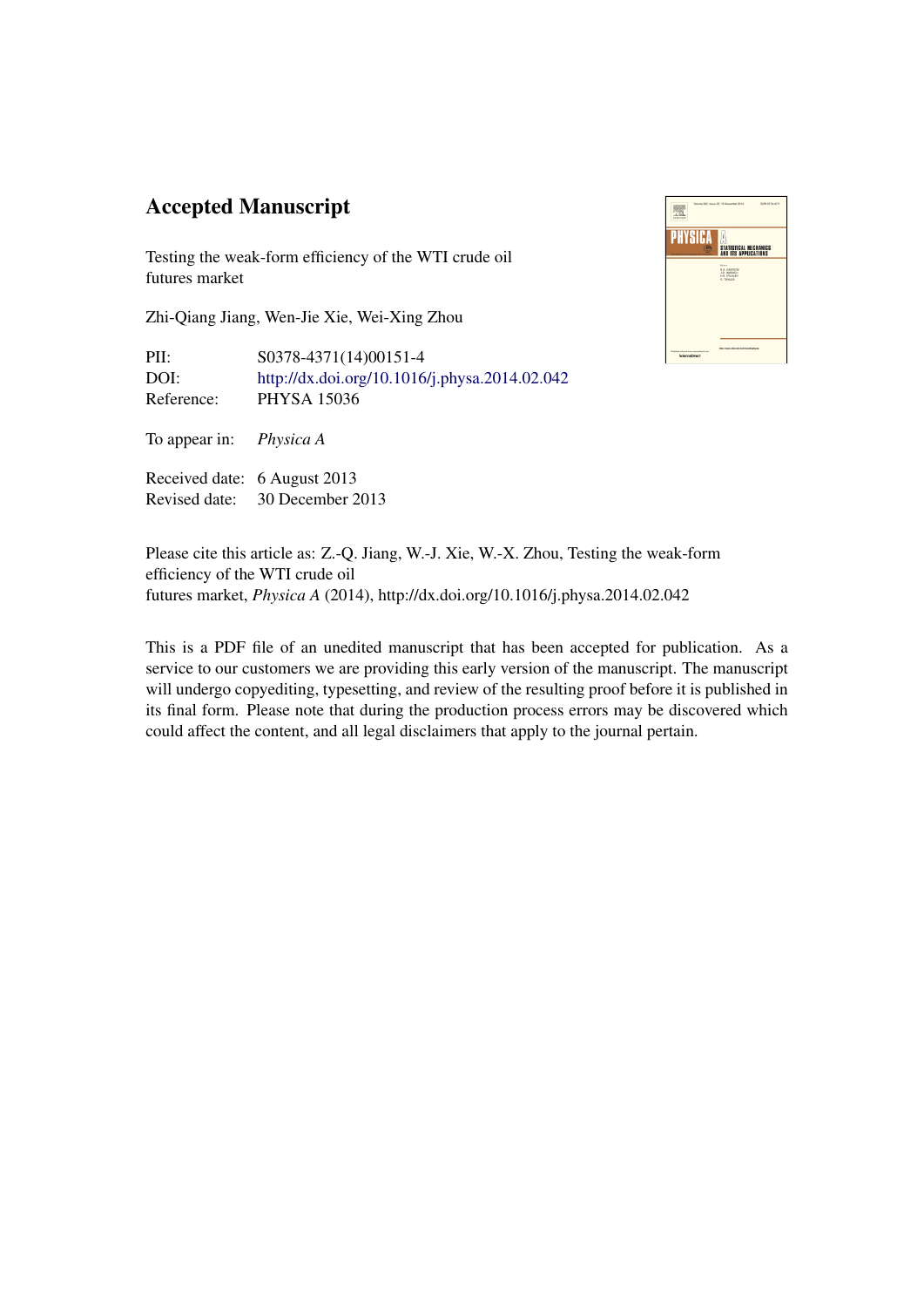### Testing the weak-form efficiency of the WTI crude oil futures market

Zhi-Qiang Jianga,b, Wen-Jie Xiea,b,c, Wei-Xing Zhoua,b,c,<sup>∗</sup>

*<sup>a</sup>School of Business, East China University of Science and Technology, Shanghai 200237, China <sup>b</sup>Research Center for Econophysics, East China University of Science and Technology, Shanghai 200237, China <sup>c</sup>Department of Mathematics, East China University of Science and Technology, Shanghai 200237, China*

#### **Abstract**

The weak-form efficiency of energy futures markets has long been studied and empirical evidence suggests controversial conclusions. In this work, nonparametric methods are adopted to estimate the Hurst indexes of the WTI crude oil futures prices (1983-2012) and a strict statistical test in the spirit of bootstrapping is put forward to verify the weak-form market efficiency hypothesis. The results show that the crude oil futures market is efficient when the whole period is considered. When the whole series is divided into three sub-series separated by the outbreaks of the Gulf War and the Iraq War, it is found that the Gulf War reduced the efficiency of the market. If the sample is split into two sub-series based on the signing date of the North American Free Trade Agreement, the market is found to be inefficient in the sub-periods during which the Gulf War broke out. Same analysis on short time series in moving windows shows that the market is inefficient only when some turbulent events occur, such as the oil price crash in 1985, the Gulf war, and the oil price crash in 2008.

*Keywords:* Crude oil futures, Weak-form efficiency, Bootstrapping

#### **1. Introduction**

The unfolding financial crisis triggered by the U.S. subprime mortgage crisis in 2007 has been viewed as the most severe in the past centenary after the U.S. stock market crash in 1929. The latest financial crisis is followed by the global economic recession and the European sovereign debt crisis. During this period, we have witnessed the boom and bust of many financial and commodities bubbles [1, 2]. The 2006-2008 crude oil bubble was a significant example [3]. The West Texas Intermediate (WTI) oil prices experienced an accelerated rise followed by a spectacular crash in July 2008. When measured in terms of daily close prices, the peak of USD 145.29 per barrel was reached on July 3, 2008 and a significant low of USD 33.87 was seen on December 19, 2008, which is a level not seen since 2004. The historical high was USD 147.2 per barrel, recorded in the middle of the day of July 11, 2008.

In May 2008 before the July peak, Sornette et al utilize the log-periodic power-law (LPPL) models for financial bubbles [3, 4, 5] to analyze the oil prices and confirmed the presence of a speculative bubble. Furthermore, they successfully predicted the crash of the oil bubble with high precision. The original prediction was posted on the arXiv (0806.1170v1) on 6 June 2008. A few weeks later, Drożdż et al successfully predict the Brent oil price crash (see arXiv:0802.4043v2, 24 June 2008) based on the LPPL models [6]. Yu et al propose a neural network ensemble learning paradigm based on empirical mode decomposition to forecast crude oil prices and successfully predicted the turning point and the oil price plummet[7]. More generally, there are a lot of studies showing that the oil prices are predictable both in turbulent periods and in normal phases. For instance, Shambora and Rossiter use an artificial neural network model with moving average crossover inputs to predict prices in the crude oil futures market and uncovered significant profitability [8], and Wang and Yang find significant out-of-sample predictability of intraday

<sup>∗</sup>Corresponding author. Address: 130 Meilong Road, P.O. Box 114, School of Business, East China University of Science and Technology, Shanghai 200237, China, Phone: +86-21-64253634.

*Email address:* wxzhou@ecust.edu.cn (Wei-Xing Zhou ) *URL:* http://rce.ecust.edu.cn/ (Wei-Xing Zhou )